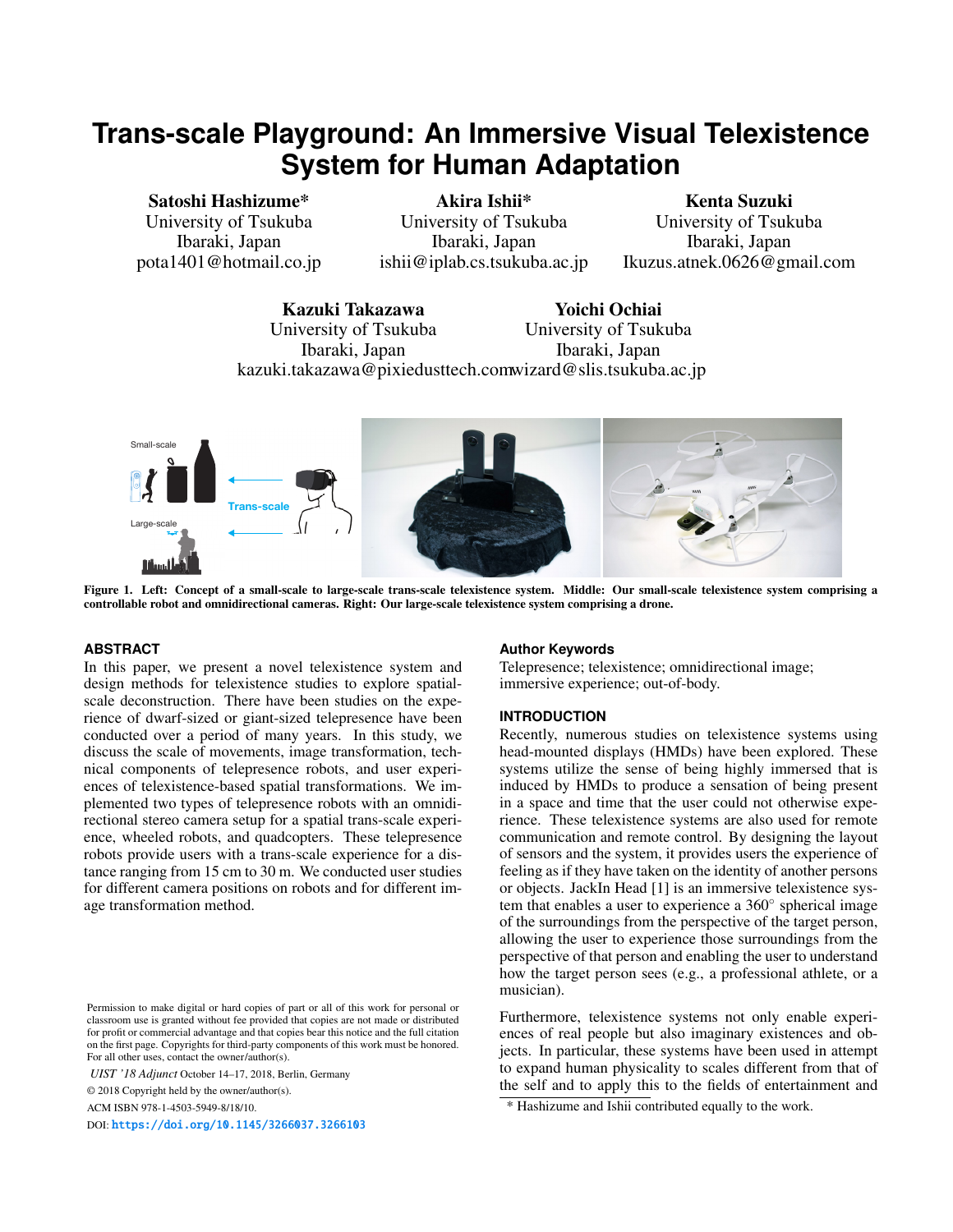

<span id="page-1-0"></span>Figure 2. System overview. (a) System components. (b) User-side components. (c) Target-side components.

design. CHILDHOOD [\[2\]](#page-2-1) is another immersive telexistence system that enables a user to experience the world from a child's perspective. By experiencing and understanding the child's viewpoint, which is lower than an adult's viewpoint, the information obtained can be used for universal design and applied to products or architectures. The concept of our system, Trans-scale Playground is shown in Figure [1.](#page-0-0) Telexistence greatly expands the user's physicality and can be expected to significantly contribute to various fields. However, existing research does not explore in depth the contribution of design elements of telexistence (e.g., viewpoints and distance between pupils) on the user's experience across different scales. In this research, we developed a trans-scale existence system that allows users to move on different scales.

This system provides an extracorporeal experience of a user's surroundings due to the presence of viewpoints on different scales. We focus on extracting and evaluating the design factors of the telexistence system that differ from those of the user's scale. Evaluating the sensation that the user undergoes during a change in the scale contributes to the research in the field of telexistence. In particular, it facilitates developments to enhance the sense of immersion into objects other than imaginary objects and human beings, and to further expand human physicality.

#### **IMPLEMENTATION**

An overview of our system is shown in Figure [2.](#page-1-0) Our telexis-tence system comprises a remote controlled robot<sup>[1](#page-1-1)</sup> that moves around freely, a controller to manipulate the robot, two om-nidirectional cameras<sup>[2](#page-1-2)</sup> to provide a 360<sup>°</sup> image source, an HMD to display spherical images, wireless modules to control the robot, and a laptop.

The robot wirelessly connected to the laptop, receives the user's inputs upon controller operation, and moves depending

on the user's inputs. In this research, we adopted two types of robots. A drone flying in the air is used for experiences larger than the user's scale, and a cleaning robot moving on land is used for experiences smaller than the user's scale. Both robots move based on hot the user operates the controller.

We adopted an omnidirectional camera as the camera on the target's side to capture image from the robot's viewpoint. Changing the viewpoint in response to the user's head movement is necessary for a building virtual body image. This system can provide free-viewpoint accordance with the movement of the user's head without any special mechanism because the omnidirectional cameras can capture 360*◦* images around the slave.

This method enable faster and smoother changes in viewpoint compared to alternative methods that use a wide-angle camera attached to the front of the robot. Using omnidirectional cameras together with image processing can facilitate a faster change in viewpoint compare with systems using a forwardfacing wide-angle camera on the robot that changes the viewpoint via robot movement. Therefore, in this study, two omnidirectional cameras were used to achieve binocular vision.

The omnidirectional cameras are attached to the top of the robot, which is connected to the laptop via a wireless HMD transmitter. The computer converts 360*◦* images into spherical images on Unity and sends the images to the an HMD via HDMI cable. The HMD displays the spherical images corresponding to the movement of the user's head.

#### **DEMONSTRATION**

We demonstrated a prototype of our system at an exhibition at the Umekita Festival 2016, held at the Grand Front Osaka in Osaka, Japan, from March 30, 2016, to April 2, 2016. More than one hundred visitors experienced our system (a dwarf version). We obtained various feedback: *"I found this installation enjoyable" "This is a unique experience that has never been accomplished before"* and *"I felt as I was literally a dwarf, and the feeling of oppression due to the taller people generated by the viewpoint of this system was scary."*

<span id="page-1-1"></span><sup>1</sup>https://www.irobot.com/About-iRobot/STEM/Create-2.aspx, (last accessed August 15, 2018).

<span id="page-1-2"></span><sup>&</sup>lt;sup>2</sup>https://theta360.com/en/about/theta/s.html, (last accessed August) 15, 2018).